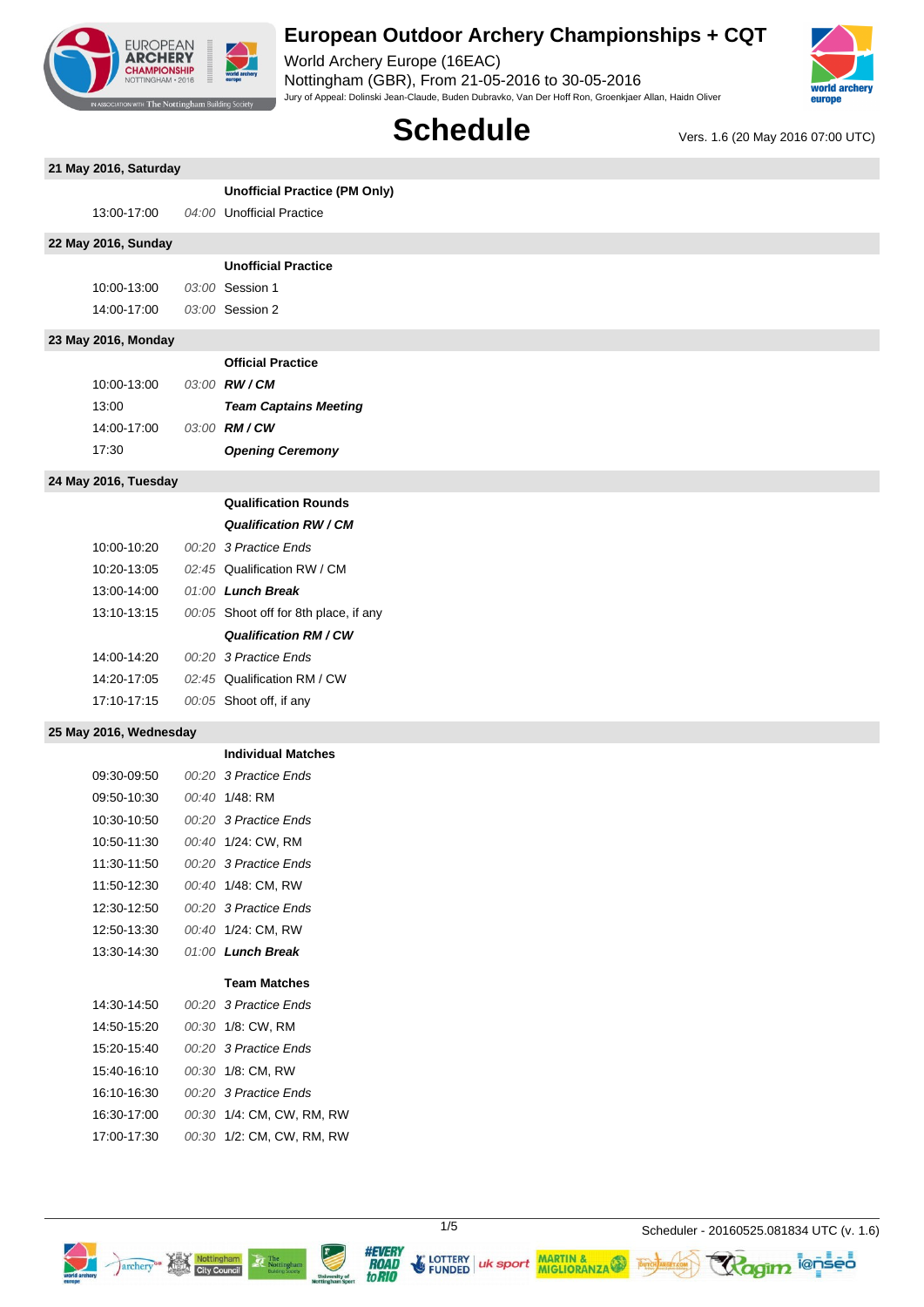

World Archery Europe (16EAC) Nottingham (GBR), From 21-05-2016 to 30-05-2016 Jury of Appeal: Dolinski Jean-Claude, Buden Dubravko, Van Der Hoff Ron, Groenkjaer Allan, Haidn Oliver



E LOTTERY | uk sport MARTIN &

**#EVERY<br>ROAD<br>toRIO** 

archery<sup>es</sup> Nottingham



**Ragim** lenses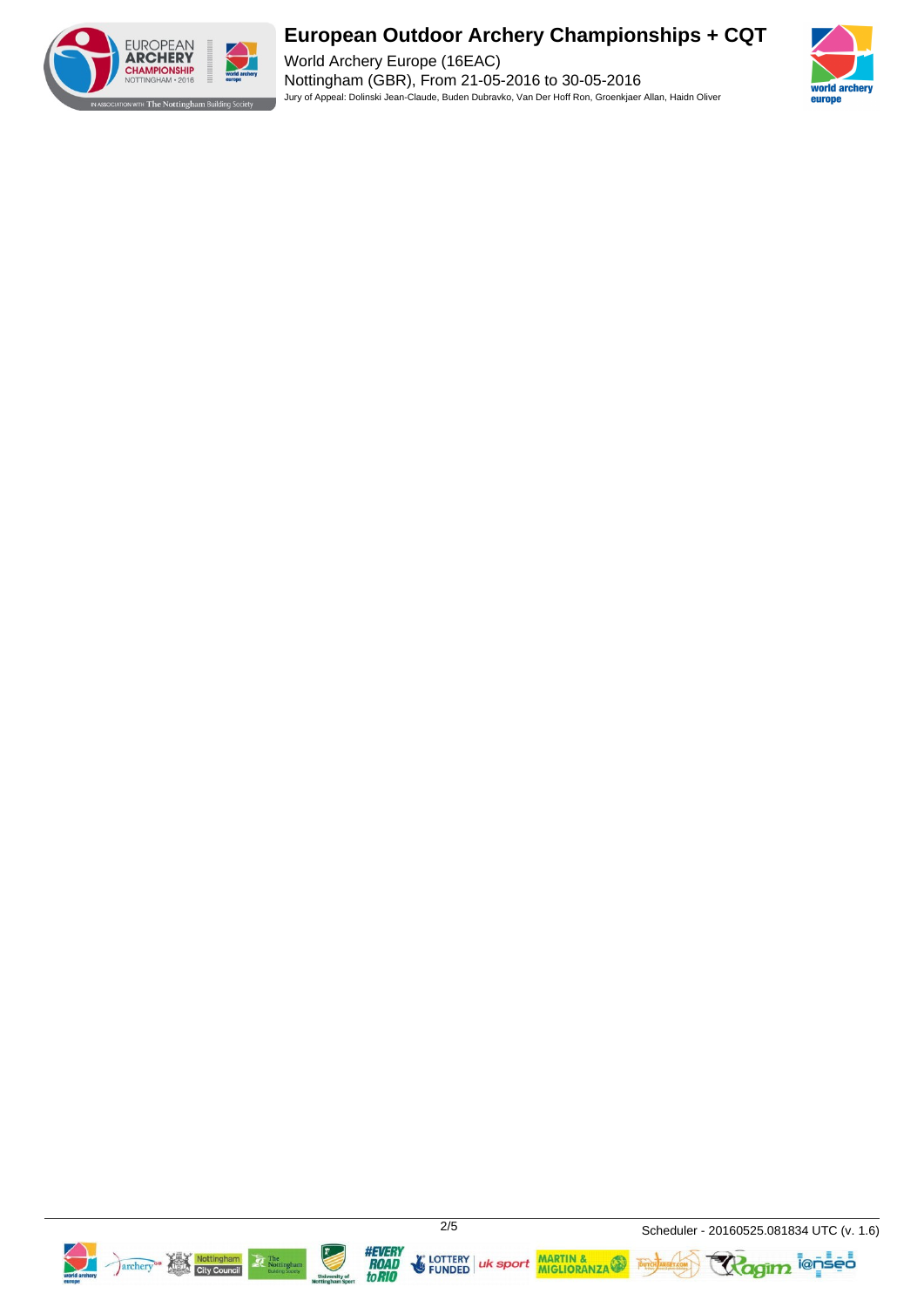

World Archery Europe (16EAC) Nottingham (GBR), From 21-05-2016 to 30-05-2016 Jury of Appeal: Dolinski Jean-Claude, Buden Dubravko, Van Der Hoff Ron, Groenkjaer Allan, Haidn Oliver



#### **26 May 2016, Thursday**

|                     | <b>Individual Matches</b>                         |
|---------------------|---------------------------------------------------|
| 09:30-09:50         | 00:20 3 Practice Ends                             |
| 09:50-10:30         | 00:40 1/16: CM, CW, RM, RW                        |
| 10:30-11:10         | 00:40 1/8: CM, CW, RM, RW                         |
| 11:10-11:50         | 00:40 1/4: CM, CW, RM, RW                         |
| 11:50-12:30         | 00:40 1/2: CM, CW, RM, RW                         |
| 12:30-13:30         | 01:00 Lunch Break                                 |
|                     | <b>Team Matches</b>                               |
| 13:30-13:50         | 00:20 3 practice ends                             |
| 13:50-14:20         | 00:30 1/8: CX, RX                                 |
| 14:20-14:50         | 00:30 1/4: CX, RX                                 |
| 14:50-15:20         | 00:30 1/2: CX, RX                                 |
|                     |                                                   |
|                     | <b>Continental Qualifying Tournament</b>          |
| 16:00-16:20         | 00:20 3 practice ends (byes are allowed to shoot) |
| 16:20-17:00         | 00:40 1/48: CQRM                                  |
|                     | 1/48: CQRM warmup                                 |
| 17:00-17:20         | 00:20 3 practice ends (byes are allowed to shoot) |
| 17:20-18:00         | 00:40 1/24: CQRM, CQRW                            |
|                     | 1/24: CQRW warmup                                 |
|                     | 1/24: CORW                                        |
| 27 May 2016, Friday |                                                   |
|                     | <b>Continental Qualifying Tournament</b>          |
| 09:30-09:50         | 00:20 3 practice ends                             |

| 09:50-10:30 | 00:40 1/16: CQRM, CQRW                |
|-------------|---------------------------------------|
| 10:30-11:10 | 00:40 1/8: CQRM. CQRW                 |
| 11:10-11:50 | 00:40 1/4: CQRM. CQRW                 |
| 11:50-12:30 | 00:40 1/2: CQRM, CQRW                 |
| 12:30-13:10 | 00:40 3rd/4th Place Match: CQRM, CQRW |
|             | 1st/2nd Place Match: CQRM, CQRW       |

#### **28 May 2016, Saturday**

**Team Matches**

| 11:00-11:25 | 00:25 Bronze: Compound Women Team                |
|-------------|--------------------------------------------------|
| 11:25-11:50 | 00:25 Gold: Compound Women Team                  |
| 11:50-12:15 | 00:25 Bronze: Compound Men Team                  |
| 12:15-12:40 | 00:25 Gold: Compound Men Team                    |
| 12:40       | <b>Awards for CM/CW Team Events</b>              |
| 13:00-14:30 | 01:30 Lunch Break                                |
|             |                                                  |
| 14:30-14:45 | 00:15 Bronze: Compound Mixed Team                |
| 14:55-15:10 | 00:15 Gold: Compound Mixed Team                  |
|             | <b>Individual Matches</b>                        |
| 15:20-15:35 | 00:15 Bronze: Compound Women                     |
| 15:35-15:50 | 00:15 Gold: Compound Women                       |
| 15:50-16:05 | 00:15 Bronze: Compound Men                       |
| 16:05-16:20 | 00:15 Gold: Compound Men                         |
| 16:20       | <b>Awards for CX and CM/CW Individual Events</b> |



**E** LOTTERY | *uk sport* | MARTIN & **MARTIN & MIGLIORANZA** 

**#EVERY** 

**ROAD**<br>to **RIO** 



**Ragim** lenses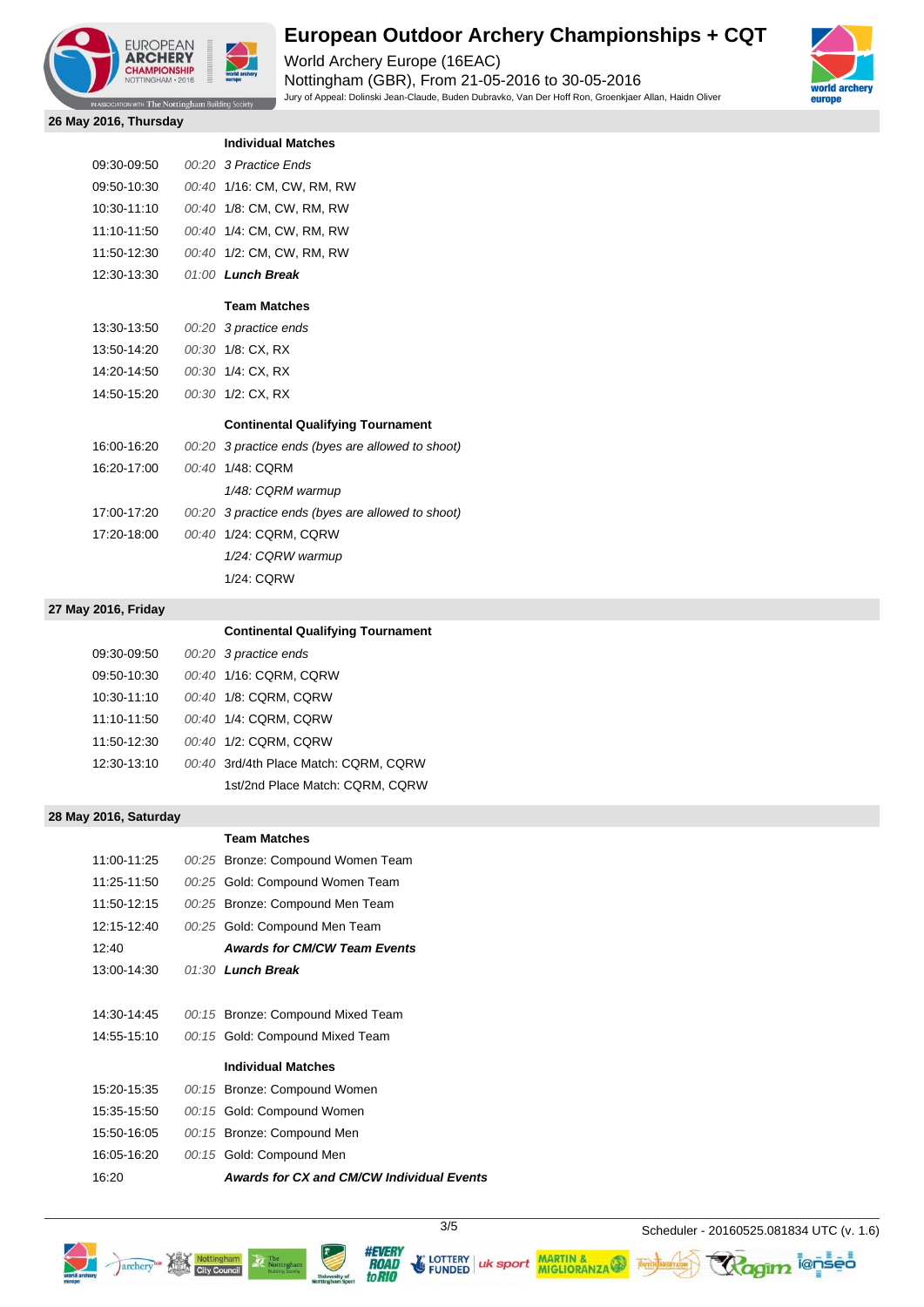

World Archery Europe (16EAC) Nottingham (GBR), From 21-05-2016 to 30-05-2016 Jury of Appeal: Dolinski Jean-Claude, Buden Dubravko, Van Der Hoff Ron, Groenkjaer Allan, Haidn Oliver





E LOTTERY | uk sport MARTIN &

**#EVERY<br>ROAD<br>toRIO** 



**Ragim** lenses